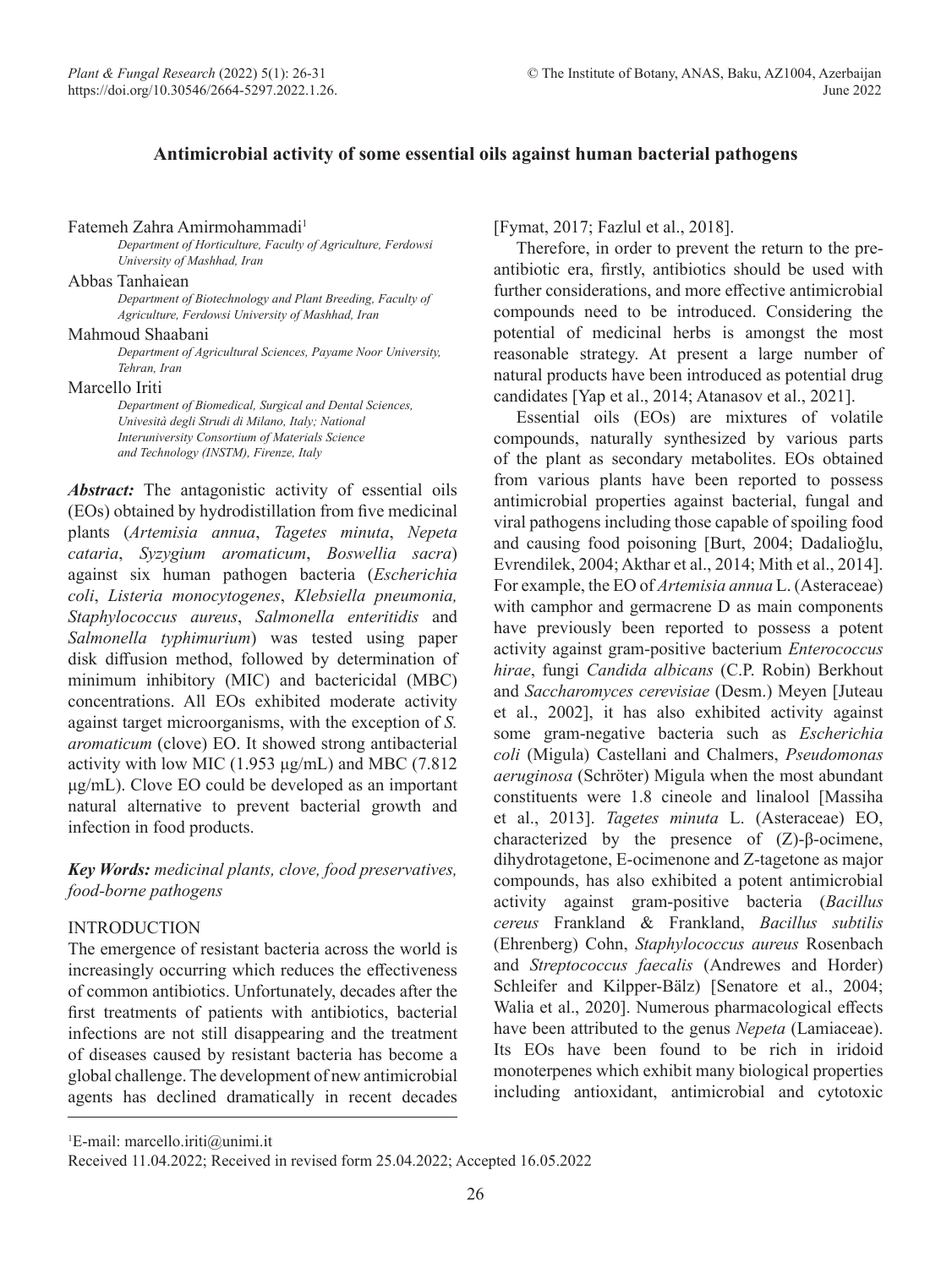activities [Sharma et al., 2020; Amirmohammadi et al., 2020]. *Syzygium aromaticum* (L.) Merr. & L.M. Perry (Myrtaceae) is a species from which flower buds the spice known as cloves is obtained. This plant represents one of the richest sources of phenolic compounds such as eugenol, eugenol acetate and gallic acid possesses a good antioxidant, anticancer, antiinflammatory and antidiabetic properties [Cortés-Rojas et al., 2014; Lau, Rukayadi, 2015]. The antimicrobial and antifungal properties of cloves have also drawn great attention from many researchers [Saad, Karkosh, 2012; Zhang et al., 2017; Moemenbellah-Fard et al., 2020; Selles et al., 2020; Sheikh et al., 2021]. Clove EO suppressed the growth of *S. aureus* and *E. coli* strains [Saikumari et al., 2016]. The resins from *Boswellia* sp. (Burseraceae) contain active ingredients that modulate important biological activities. Some of them have been used for the treatment of rheumatoid arthritis and other inflammatory diseases. Extracts from the resin have been shown to possess antibacterial, antifungal, anticarcinogenic and antineoplastic properties. *Boswellia* sp. EOs are commonly used in aromatherapy and their chemical compositions have been reported. It was significantly different due to the climates, time of harvest, storage conditions and geographical sources of resins and methods of preparations [Suhail et al., 2011]. Resin EOs were able to counteract the growth of

important human pathogens, both bacterial and fungal microorganisms [Di Stefano et al., 2020].

The present study is aimed at supporting the previous data in order to introduce new sources of potential candidates as antimicrobial agents for their application in the health and food field.

### MATERIAL AND METHODS

*Plant material and distillation of EOs.* The medicinal plant samples (Tab. 1, Fig. 1) were provided by the Department of Horticulture of the Ferdowsi University of Mashhad, Iran. A portion (100 g) of dried parts of each species was subjected to hydrodistillation for 3 h using a Clevenger type apparatus.

*Bacterial strains and growth conditions.* Six bacteria associated with human diseases were obtained from the bacterial collection of the Department of Medical Sciences of the Mashhad University, Iran. The used strains (Tab. 2) were cultured on blood agar, incubated for 24-48 h at 37°C and stored in slants at 4°C.

*Screening of the antibacterial activity.* EOs were tested against a concentration of approximately 107 CFU/ ml of each bacterial strain by applying the paper disc diffusion method [Militello et al., 2011]. Sterile water and streptomycin (10%, w/v) were used as negative and positive controls, respectively. Petri dishes were incubated at 37°C for 24 h.



**Figure 1.** Medicinal plants used for the distillation of EOs: A) *Artemisia annua*, B) *Tagetes minuta*, C) *Nepeta cataria*, D) *Syzygium aromaticum*, E) *Boswellia carteri.*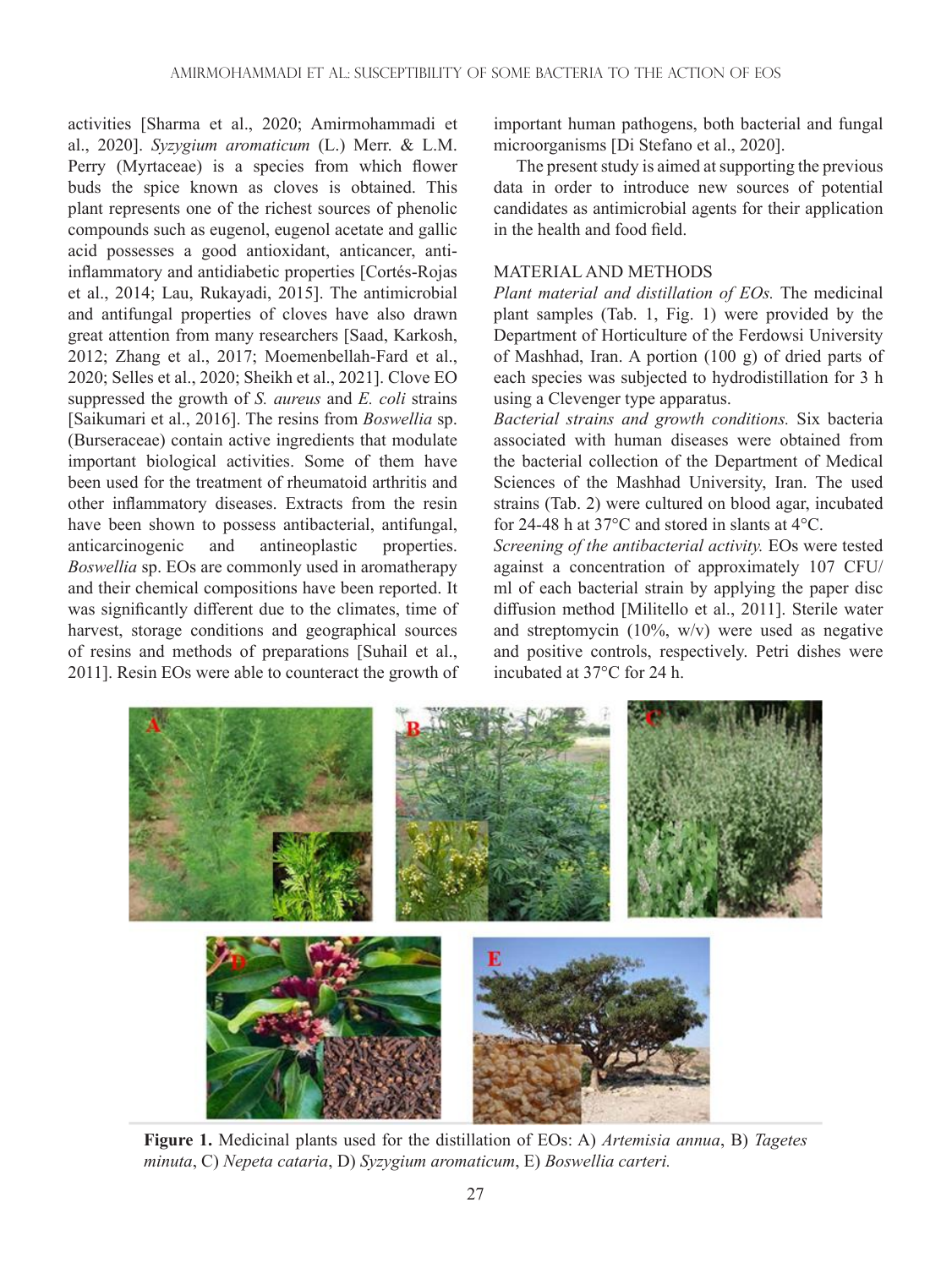| Scientific name     | Common name    | Family      | Plant part used | Life cycle |
|---------------------|----------------|-------------|-----------------|------------|
| Artemisia annua     | Sweet wormwood | Asteraceae  | Aerial parts    | Annual     |
| Tagetes minuta      | Khaki bush     | Asteraceae  | Aerial parts    | Annual     |
| Nepeta cataria      | Catmint        | Lamiaceae   | Aerial parts    | Perennial  |
| Syzygium aromaticum | Clove          | Myrtaceae   | Flower buds     | Perennial  |
| Boswellia sacra     | )libanum       | Burseraceae | Gum             | Perennial  |

**Table 1.** Medicinal plants used in EO distillation.

Table 2. Pathogenic bacteria used for antibacterial activity test.

| Name                   | Gram reaction            | <b>Strains</b>    |  |
|------------------------|--------------------------|-------------------|--|
| Escherichia coli       | $\overline{\phantom{a}}$ | ATCC 25922        |  |
| Klebsiella pneumonia   | $\overline{\phantom{a}}$ | <b>ATCC 13883</b> |  |
| Salmonella typhimurium | $\overline{\phantom{a}}$ | <b>ATCC 14038</b> |  |
| Salmonella enteritidis | $\overline{\phantom{a}}$ | <b>ATCC 1624</b>  |  |
| Listeria monocytogenes | $^+$                     | <b>ATCC 7644</b>  |  |
| Staphylococcus aureus  | $\mathrm{+}$             | <b>ATCC 29213</b> |  |

*Determination of the minimum inhibitory concentrations (MICs)*. MICs are defined as the lowest concentration of an antimicrobial that inhibit the visible growth of a microorganism after overnight incubation. As maintained by the Clinical and Laboratory Standards Institute (CLSI), the minimum inhibitory concentrations (MICs) of the EOs were measured in broth microdilution [Ebbensgaard et al., 2015]. In summary, Mueller Hinton II Broth (Cation-Adjusted) with increasing concentrations of EOs was inoculated with a specific number of cells (approximately  $5 \times 105$ ) CFUs/ml) in polypropylene microtiter plates, which included a positive and a negative control. After incubation (18-20 h), the MIC was determined by the lowest concentration inhibiting the visible growth of bacteria. Its measurements were carried out in triplicate. *Determination of the minimum bactericidal concentrations (MBCs).* MBCs are defined as the lowest concentration of antimicrobial that prevent the growth of an organism after subculture on to antibiotic-free media. To measure MBC, samples from cultures were inoculated on a blood agar medium for 24 h at 28 °C following exposure to the EOs. Afterwards, the growth was assessed by measuring increased turbidity. The test was repeated three times and the reported MBCs were the values for which no colony formation was observed by visual inspection [Fu et al. 2007].

### RESULTS AND DISCUSSION

The result of the MIC test against six pathogenic bacterial isolates and the relative values obtained for the five tested EOs are presented in table 3. Of these, *S. aromaticum* EO was found to be the most effective against all target bacteria. Its MIC value was 1.953

μg/mL in the presence of *S. enteritidis*, 3.906 μg/mL against *E. coli*, *K. pneumonia* (Schroeter) Trevisan and *S. typhimurium*, while rose to 7.812 μg/mL for *L. monocytogenes* and *S. aureus.* Higher MICs were obtained for *A. annua* EO (15.625μg/mL against *E. coli*, *K. pneumonia*, *S. enteritidis* and *L. monocytogenes* while 31. 25 and 62.5 μg/mL towards *S. typhimurium* and *S. aureus*, respectively). The better result of *T. minuta* EO was identified against *L. monocytogenes* (MIC = 15.625 µg/mL) while the worst against *K. pneumoniae* (MIC = 125 μg/mL). MIC values of *N. cataria* EO were the same for all bacteria (62.5 μg/mL) except *L. monocytogenes* (31.25µg/mL). Lastly, *B. sacra* EO was found the least effective with MIC values ranging from 31.25 μg/mL against *S. enteritidis* to 250 μg/mL against *S. aureus*. In general, considering the activity of all five EOs, *L. monocytogenes* and *S. enteritidis* were the most susceptible bacterial strains.

The MBC values of each EO were also determined in bacterial cultures (Tab. 4). They showed the same trend of MICs. In a similar way, the lowest MBC values were recorded for *S. aromaticum* EO, equal against all tested bacterial strains (7.812 μg/mL). Among the other EOs, the least active was that of *B. sacra* against *S. aureus* which was proved to be the most resistant microorganism (MBC = 250 μg/mL). MBCs of *A. annua*  EO was ranged between 31.25 to 62.5 μg/mL, while *T. minuta* was ranged between 31.25 to 125 μg/mL and *N. cataria* was ranged between 62.5 to 125 μg/mL.

In both tests, the results showed that *S. aromaticum*  EO was able to inhibit the growth of microorganisms up to 8 and 32 times more than *A. annua* and *B. sacra*, whose EOs have shown after it, respectively, the highest and lowest efficacy.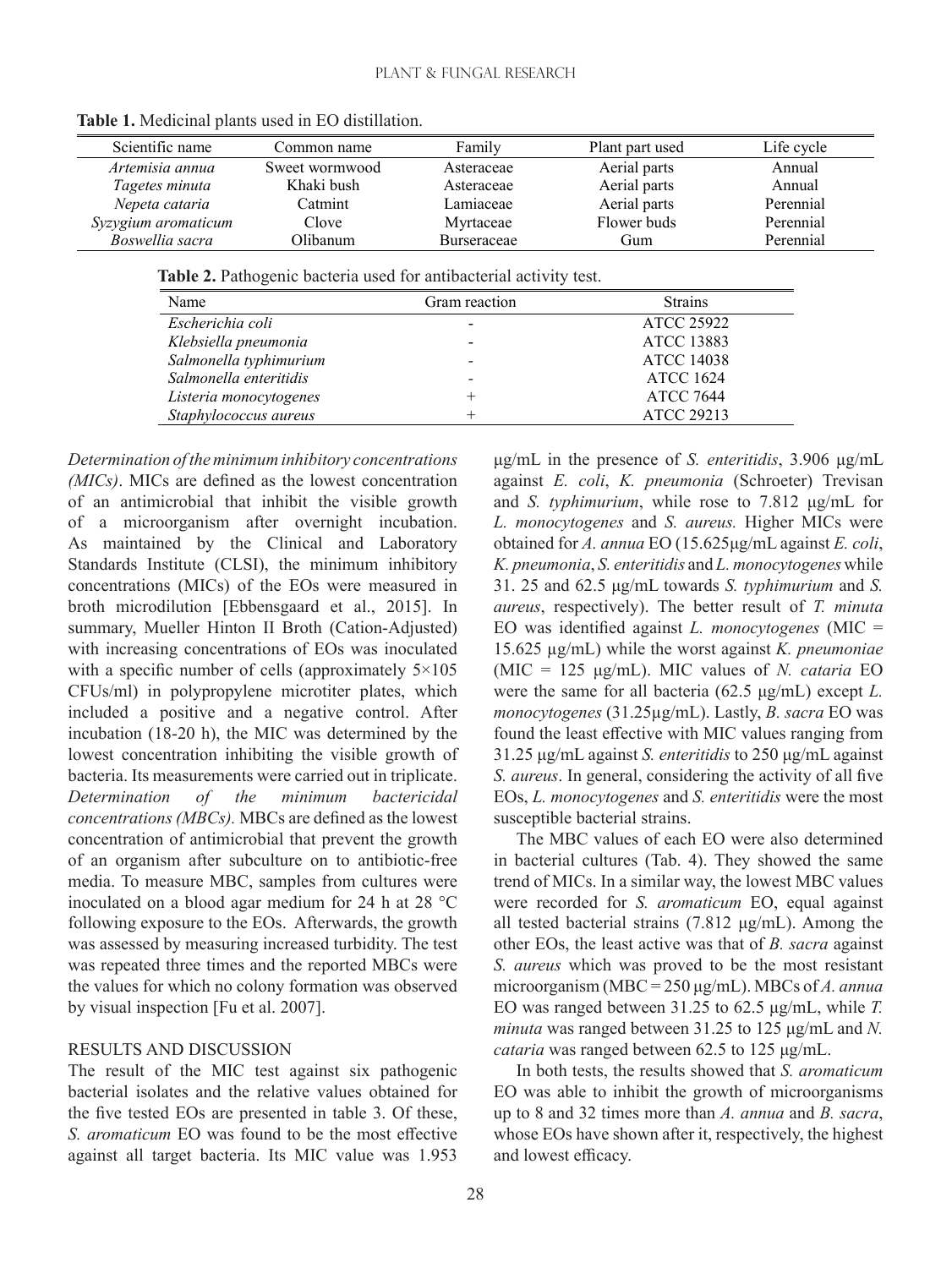| Bacterial strains | Essential oils |           |            |               |          |
|-------------------|----------------|-----------|------------|---------------|----------|
|                   | A. annua       | T. minuta | N. cataria | S. aromaticum | B. sacra |
| E. coli           | 15.625         | 62.5      | 62.5       | 3.906         | 62.5     |
| K. pneumoniae     | 15.625         | 125       | 62.5       | 3.906         | 125      |
| S. typhimurium    | 31.25          | 62.5      | 62.5       | 3.906         | 62.5     |
| S. enteritidis    | 15.625         | 31.25     | 62.5       | 1.953         | 31.25    |
| L. monocytogenes  | 15.625         | 15.625    | 31.25      | 7.812         | 62.5     |
| S. aureus         | 62.5           | 62.5      | 62.5       | 7.812         | 250      |

**Table 3.** MIC (μg/ml) of EOs against the pathogenic strains.

**Table 4.** MBC (μg/ml) of EOs against the pathogenic strains.

| Bacterial strains | Essential oils |          |            |               |          |
|-------------------|----------------|----------|------------|---------------|----------|
|                   | A. annua       | T minuta | N. cataria | S. aromaticum | B. sacra |
| E. coli           | 62.5           | 62.5     | 125        | 7.812         | 62.5     |
| K. pneumoniae     | 31.25          | 125      | 125        | 7.812         | 125      |
| S. typhimurium    | 31.25          | 62.5     | 62.5       | 7.812         | 125      |
| S. enteritidis    | 31.25          | 62.5     | 125        | 7.812         | 62.5     |
| L. monocytogenes  | 31.25          | 31.25    | 62.5       | 7.812         | 62.5     |
| S. aureus         | 62.5           | 62.5     | 125        | 7.812         | 250      |

Previously, various authors reported the antimicrobial potential of *S. aromaticum* EO [Upadhyay, 2010; Saad, Karkosh, 2012; Zhang et al., 2017; Moemenbellah-Fard et al., 2020; Selles et al., 2020]. In some cases, their data showed a moderate antibacterial activity, in others the results were found to be agreed with the present study.

According to the chemical analysis reported by different literature, the *S. aromaticum* EO is composed essentially of eugenol, followed by eugenol acetate and β-caryophyllene [Barakat, 2014; Ajiboye et al., 2016; Moemenbellah-Fard et al., 2020]. Eugenol has shown remarkable antimicrobial activity, being active against fungi and a wide range of gram-negative and grampositive bacteria [Chaterine et al., 2012; Marchese et al., 2017; Zhang et al., 2017].

In conclusion, in the light of the obtained results, given that wherever antibiotics are used, antibiotic resistance will inevitably continue, the research and development of new antimicrobial agents should be increasingly valued.

# REFERENCES

- Ajiboye T.O., Mohammed A.O., Bello S.A., Yusuf I.I., Ibitoye O.B., Muritala H.F., Onajobi I.B. (2016) Antibacterial activity of *Syzygium aromaticum*  seed: Studies on oxidative stress biomarkers and membrane permeability. *Microb Pathog*., 95: 208- 215.
- Akthar M.S., Degaga B., Azam T. (2014) Antimicrobial activity of essential oils extracted from medicinal plants against the pathogenic microorganisms: A

review. *Issues Biol Sci Pharm Res*., 2(1): 1-7.

- Amirmohammadi F. Z., Azizi M., Nemati S. H., Iriti M., Vitalini S. (2020). Analysis of the essential oil composition of three cultivated *Nepeta* species from Iran. *Zeitschrift Für Naturforschung C*, 75(7-8), 247-254.
- Atanasov A.G., Zotchev S.B., Dirsch, V.M., International Natural Product Sciences Taskforce, Supuran, C.T. (2021) Natural products in drug discovery: advances and opportunities. *Nat Rev Drug Discov*., 20: 200- 216.
- Barakat H. (2014) Composition, antioxidant, antibacterial activities and mode of action of clove (*Syzygium aromaticum* L.) buds essential oil. *Br J Appl Sci Technol*., 4(13): 1934.
- Burt S. (2004) Essential oils: their antibacterial properties and potential applications in foods – a review. *Int J Food Microbiol.*, 94(3): 223-253.
- Chaterine A.A., Deepika H., Negi P.S. (2012) Antibacterial activity of eugenol and peppermint oil in model food systems. *J Ess Oil Res*., 24(5): 481- 486.
- Cortés-Rojas D.F., Fernandes de Souza C.R., Pereira Oliveira W. (2014) Clove (*Syzygium aromaticum*): a precious spice. *Asian Pac J Trop Biomed*., 4(2): 90-96.
- Dadalioǧlu I., Evrendilek G.A. (2004) Chemical compositions and antibacterial effects of essential oils of Turkish oregano (*Origanum minutiflorum*), bay laurel (*Laurus nobilis*), Spanish lavender (*Lavandula stoechas* L.), and fennel (*Foeniculum*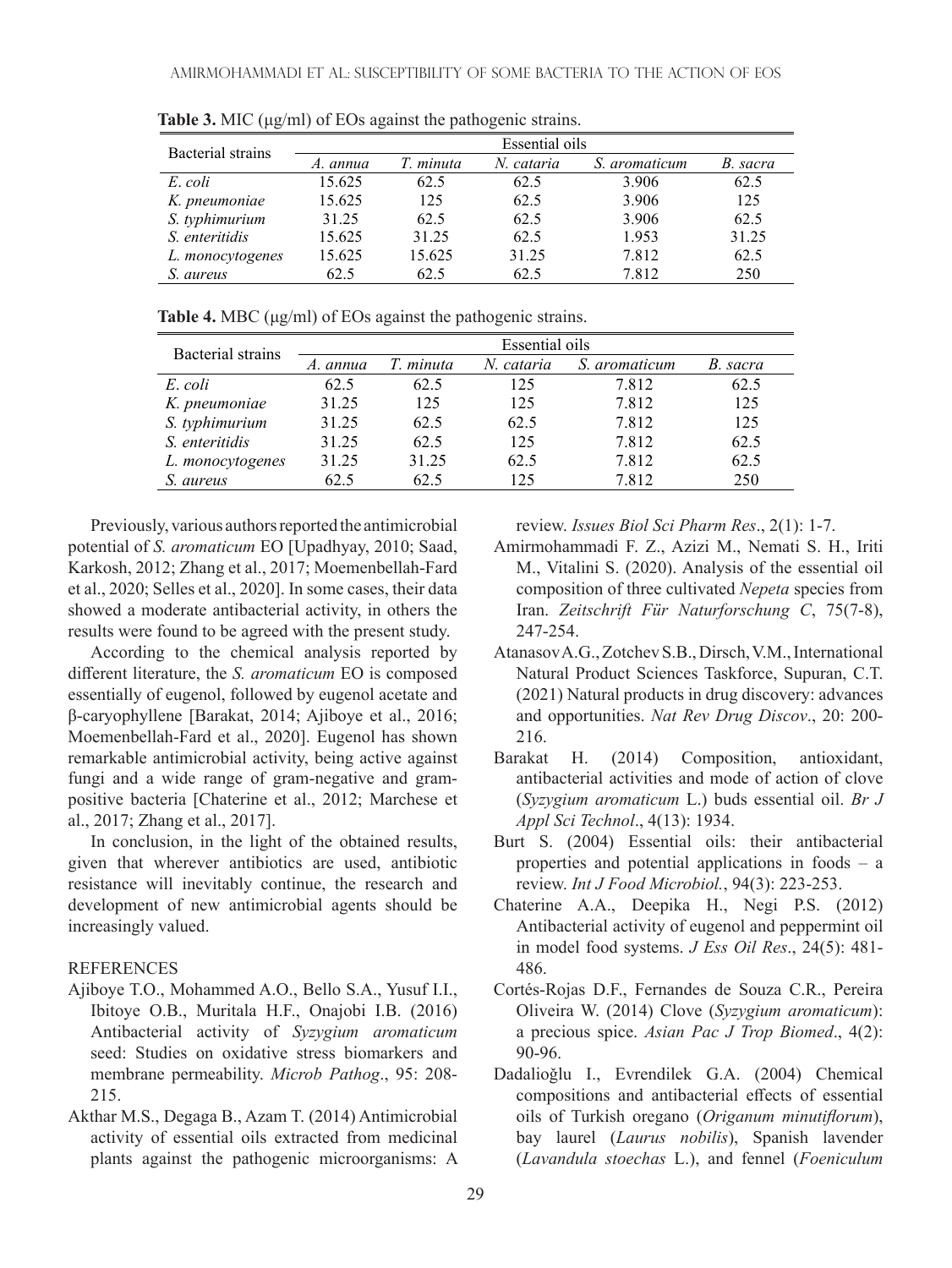*vulgare*) on common foodborne pathogens. *J Agric Food Chem*., 52(26): 8255-8260.

- Di Stefano V., Schillaci D., Cusimano M.G., Rishan M., Rashan L. (2020) In vitro antimicrobial activity of frankincense oils from *Boswellia sacra* grown in different locations of the Dhofar Region (Oman). Antibiotics, 9(4): 195.
- Ebbensgaard A., Mordhorst H., Overgaard M.T., Nielsen C.G., Aarestrup F.M., Hansen E.B. (2015) Comparative evaluation of the antimicrobial activity of different antimicrobial peptides against a range of pathogenic bacteria. *PloS One*, 10(12), e0144611.
- Fazlul M.K.K., Rashid S., Nazmul M.H.M., Zaidul I.S.M., Baharudin, R., Ramli A.N.M. (2018) A clinical update on antibiotic resistance gram-negative bacteria in Malaysia-a review. *Int. J. Pharm. Res*., 45: 1-14.
- Fymat A.L. (2017) Antibiotics and antibiotic resistance. *Biomed J Sci & Tech Res*., 1(1): 1-16.
- Fu Y.J., Zu, Y.G., Chen, L.Y., Shi, X.G., Wang Z., Sun, S., Efferth, T. (2007) Antimicrobial activity of clove and rosemary essential oils alone and in combination. *Phytother Res*., 21(10): 989-994.
- Juteau F., Masotti V., Bessière J.M., Dherbomez M., Viano, J. (2002) Antibacterial and antioxidant activities of *Artemisia annua* essential oil. *Fitoterapia*, 73(6): 532-535.
- Lau K., Rukayadi Y. (2015) Screening of tropical medicinal plants for sporicidal activity. *Int Food Res J.*, 22(1): 415-419.
- Marchese A., Barbieri R., Coppo E., Erdogan Orhan I., Daglia M., Fazel Nabavi S., Izadi M., Abdollahi M., Nabavi S.M., Ajami M. (2017) Antimicrobial activity of eugenol and essential oils containing eugenol: A mechanistic viewpoint. *Crit Rev Microbiol.*, 43(6):668-689.
- Massiha A., Khoshkholgh-Pahlaviani M.M., Issazadeh K., Bidarigh S., Zarrabi S. (2013) Antibacterial activity of essential oils and plant extracts of Artemisia (*Artemisia annua* L.) in vitro. *Zahedan J Res Med Sci.*, 15(6): 14-18.
- Militello, M., Settanni L., Aleo A., Mammina C., Moschetti G., Giammanco G.M., Blàzquez M.A., Carrubba A. (2011) Chemical composition and antibacterial potential of *Artemisia arborescens* L. essential oil. *Curr Microbiol*., 62(4): 1274-1281.
- Mith H., Dure R., Delcenserie V., Zhiri A., Daube G., Clinquart A. (2014) Antimicrobial activities of commercial essential oils and their components against food‐borne pathogens and food spoilage

bacteria. *Food Sci Nutr.*, 2(4): 403-416.

- Moemenbellah-Fard M.D., Abdollahi A., Ghanbariasad A., Osanloo M. (2020) Antibacterial and leishmanicidal activities of *Syzygium aromaticum*  essential oil versus its major ingredient, eugenol. *Flavour Frag J*., 35(5): 534-540.
- Saad A., Karkosh A. (2012) Study of in vitro antibacterial activity of the essential oils of Cloves (*Syzygium aromaticum*) and the effect of temperature on antibacterial activity. *Euphrates J Agric Sci*., 4(1): 15-19.
- Saikumari D., Rani S.S., Saxena N. (2016) Antibacterial activity of *Syzygium aromaticum* L. (clove). *Int J Curr Microbiol Appl Sci*., 5(11): 484-489.
- Selles S.M.A., Kouidri M., Belhamiti B.T., Ait Amrane A. (2020) Chemical composition, in-vitro antibacterial and antioxidant activities of *Syzygium aromaticum* essential oil. *J. Food Meas. Charact*., 13: 1-7.
- Senatore F., Napolitano F., Mohamed M.A., Harris P.J.C., Mnkeni P.N.S., Henderson J. (2004) Antibacterial activity of *Tagetes minuta* L. (Asteraceae) essential oil with different chemical composition. *Flavour Frag J.*, 19(6): 574-578.
- Sharma A., Cooper R., Bhardwaj G., Cannoo D.S. (2020) The genus *Nepeta*: Traditional uses, phytochemicals and pharmacological properties. *J Ethnopharmacol.*, 268: 113679.
- Sheikh Z., Amani A., Basseri H.R., Moosakazemi S.H., Sedaghat M.M., Azam K., Yousefpoor Y., Amirmohammadi F., Azizi M. (2021) Development of mosquito protective textiles using nanoemulsion of *Eucalyptus globulus* and *Syzygium aromaticum* essential oils against malaria vector, *Anopheles stephensi* (Liston). *Res Sq*., 1-20.
- Suhail M.M., Wu W., Cao A., Mondalek F.G., Fung K.M., Shih P.T., Fang Y.T., Woolley C., Young G., Lin H.K. (2011) Boswellia sacra essential oil induces tumor cell-specific apoptosis and suppresses tumor aggressiveness in cultured human breast cancer cells*. BMC Complement Altern Med*., 11: 129.
- Upadhyay R.K. (2010) Essential oils: anti-microbial, antihelminthic, antiviral, anticancer and antiinsect properties. *J Appl Biosci.*, 36(1): 1-22.
- Walia S., Mukhia S., Bhatt V., Kumar R., Kumar R. (2020) Variability in chemical composition and antimicrobial activity of *Tagetes minuta* L. essential oil collected from different locations of Himalaya. *Ind Crops Prod.*, 150(6): 112449.
- Yap P.S.X., Yiap B.C., Ping H.C., Lim S.H.E. (2014)